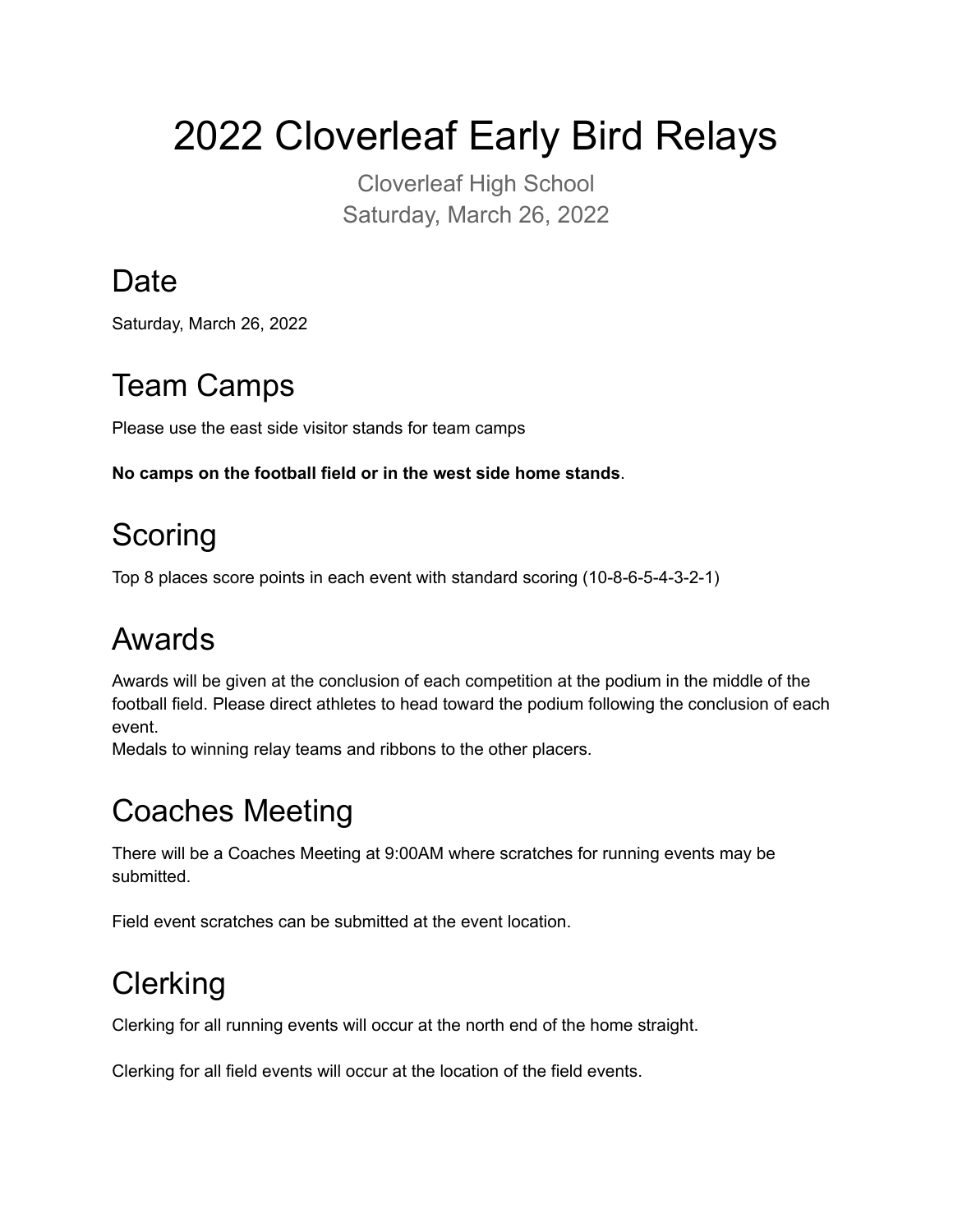# Field Events

All field events will be 3 person relays, with the exception of pole vault, which will be a 2 person relay.

### Throwing Events

Throwing implements will be checked-in at the Concession Stand Side Window at 9:00AM. Implements that do not pass validation will be held at the Concession Stand until the competition has concluded. Teams are responsible for collecting their own implements.

The throwing facility is across Buffham Road on the North end of the facility. There is a marked crosswalk, but please take care when crossing the road.

Throwing clerking will be held at the event location.

There will be four attempts for each competitor. The top throw for each competitor will be used to calculate the total distance for the relay team.

Teams will be separated into two flights.

There is dedicated seating for spectators at the throwing facility that has visibility for both shot put and discus. There will be a marked area that is for competitors and coaches only.

There are two shot put pits and two discus rings at the throwing facility, but only one of each will be available for athletes. The other two rings will be marked as explicitly off-limits, and no competitors may utilize them at any point during the competition.

Boys shot put will compete first followed by girls.

Girls discus will compete first followed by boys.

### Pole Vault

The pole vault event location is at the south end of the facility, behind the scoreboard.

Pole vault clerking will be held at the event location.

There is a single pole vault pit. Girls will compete first followed by boys.

There are only two competitors per relay team for pole vault.

The highest clearance for each competitor will be used to calculate the total height for the relay team.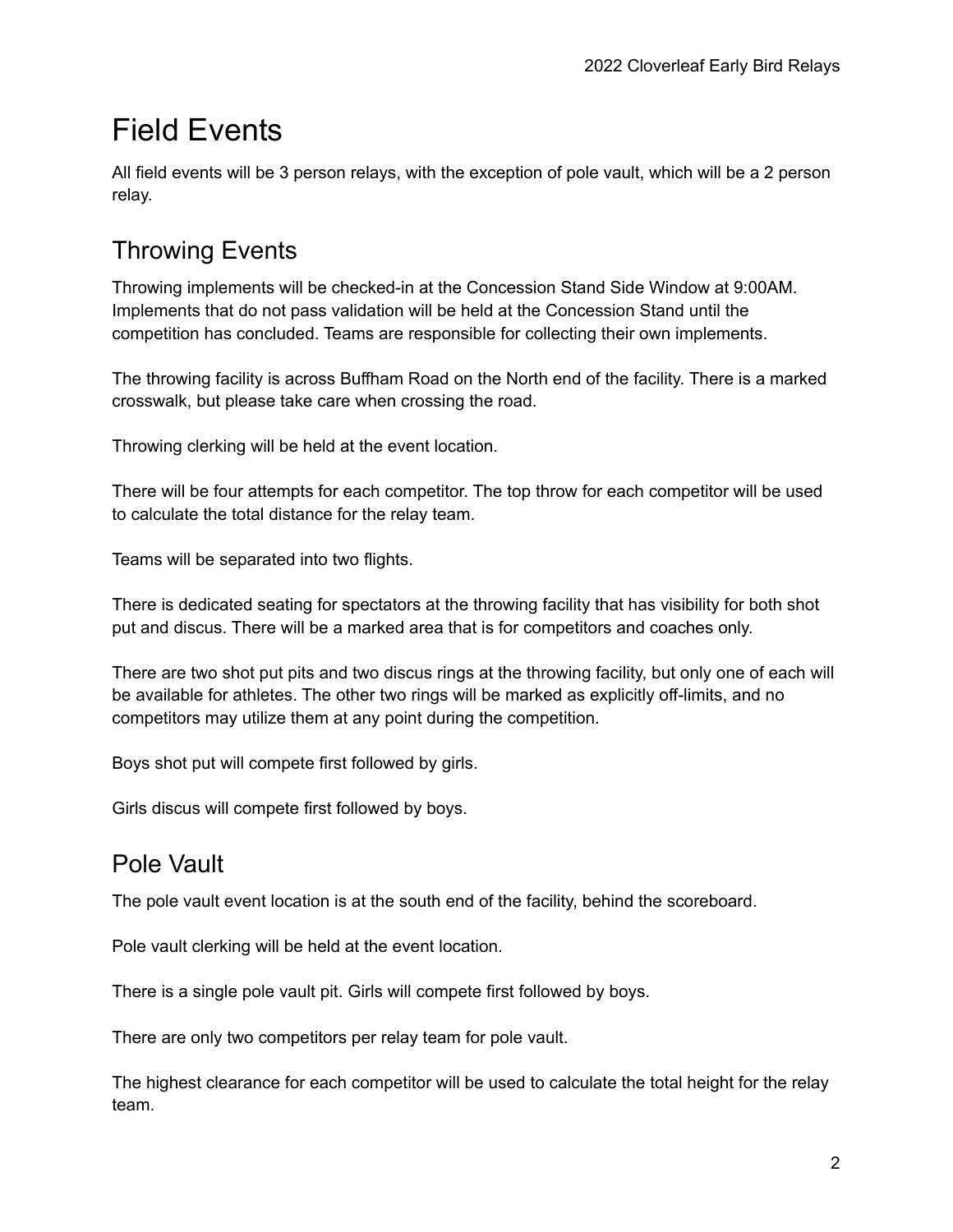Girls progression: Starting height 6-00, then up 6 inches until 10-00, then up 3 inches Boys progression: Starting height 7-00, then up 6 inches until 12-00, then up 3 inches

#### Long Jump

The long jump event location is next to the visitor stands at the southeast corner of the facility.

Long jump clerking will be held at the event location.

There is a single long jump pit. Both genders will compete in a mixed open pit. The open pit will run from 10:00AM until 11:30AM.

There will be four attempts for each competitor. The longest jump for each competitor will be used to calculate the total distance for the relay team.

### High Jump

The high jump event location is inside the track oval at the north end.

High jump clerking will be held at the event location.

There is a single high jump pit. Boys high jump will compete first followed by boys.

The highest clearance for each competitor will be used to calculate the total height for the relay team.

Girls progression: Starting height 4-00, then up 2 inches until 5-00, then 1 inch Boys progression: Starting height 5-00, then up 2 inches until 6-00, then 1 inch

### Shuttle Hurdles

Boys 36" 110 meters, Girls 33" 100 meters

## Warm Ups

Warm ups will not be allowed on the football field.

### **Concessions**

Concessions will be available at the north end of the facility.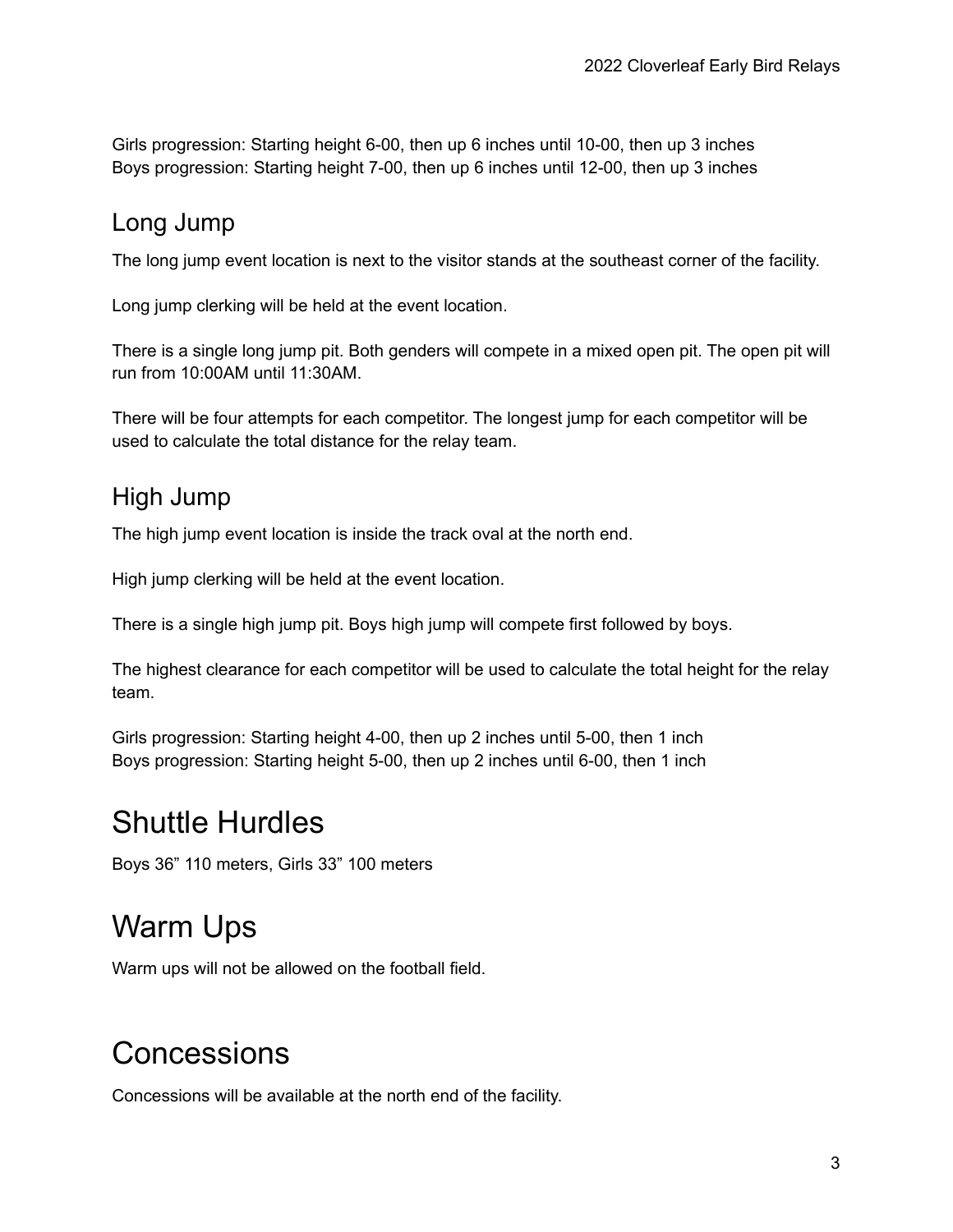Complimentary Food for Coaches: Coaches will be given a ticket for a complimentary Food item and a drink at the Concession stand. Thanks for your positive impact on young adults.

# Track Care

 $\frac{1}{4}$ " spikes or shorter may be used.

Please use only tennis balls to mark competition surfaces. Absolutely no tape should be used to mark the competition surfaces.

### Busses

Please inform bus drivers to drop athletes off at the facility's main entrance, located on Buffham Road.

Busses will then be directed to park at the Cloverleaf Elementary School.